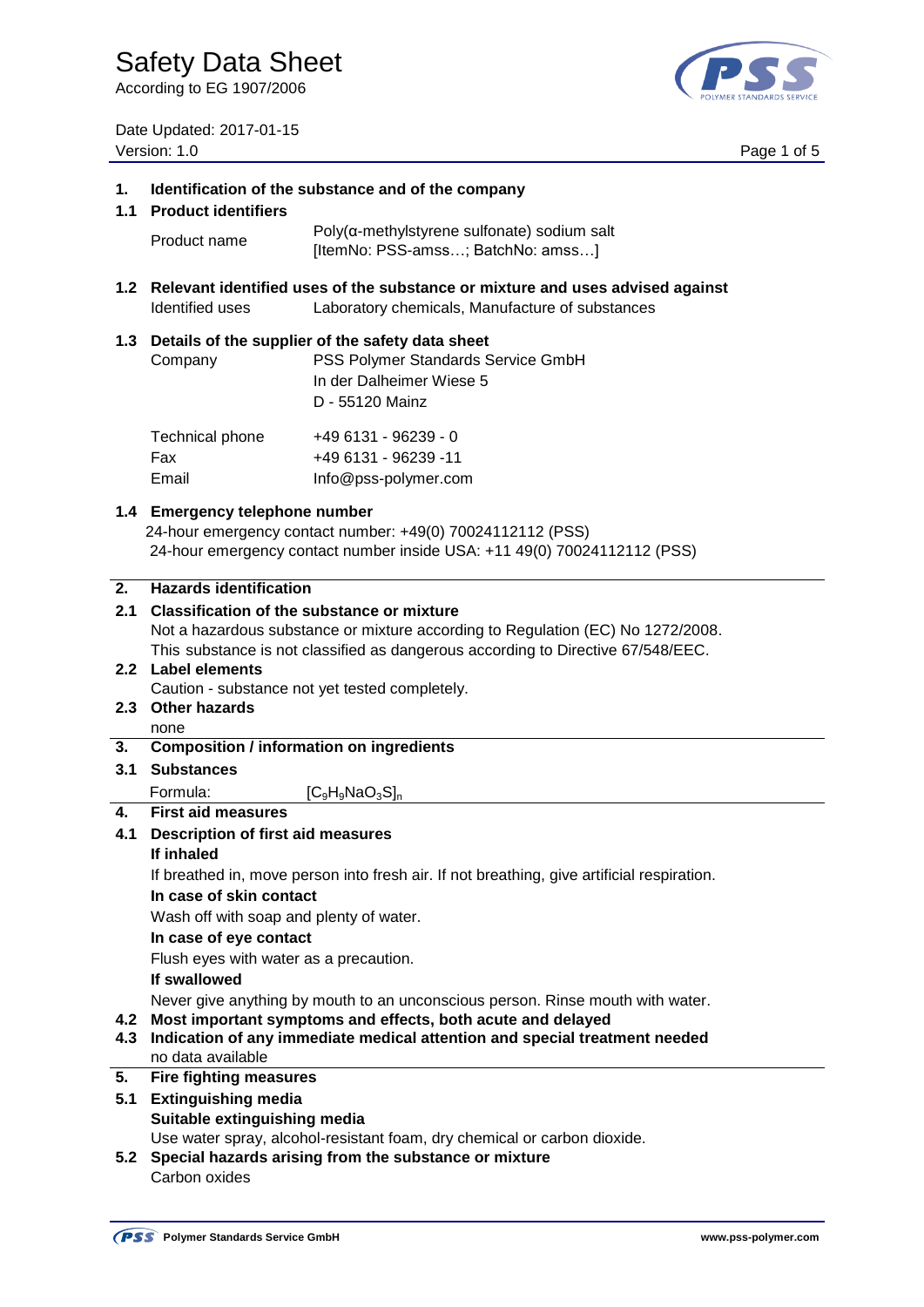According to EG 1907/2006 Date Updated: 2017-01-15 Page 2 of 5<br>Version: 1.0 Page 2 of 5



|                                                              | 5.3 Advice for fire fighters                                                                                                                                                                                                                                                                                            |                                                                                             |  |  |  |
|--------------------------------------------------------------|-------------------------------------------------------------------------------------------------------------------------------------------------------------------------------------------------------------------------------------------------------------------------------------------------------------------------|---------------------------------------------------------------------------------------------|--|--|--|
|                                                              | Wear self contained breathing apparatus for fire fighting if necessary.                                                                                                                                                                                                                                                 |                                                                                             |  |  |  |
| 5.4                                                          | <b>Further information</b>                                                                                                                                                                                                                                                                                              |                                                                                             |  |  |  |
|                                                              | no data available                                                                                                                                                                                                                                                                                                       |                                                                                             |  |  |  |
| 6.                                                           | <b>Accidental release measures</b>                                                                                                                                                                                                                                                                                      |                                                                                             |  |  |  |
| 6.1                                                          |                                                                                                                                                                                                                                                                                                                         | Personal precautions, protective equipment and emergency procedures                         |  |  |  |
| 6.2                                                          | Avoid dust formation. Avoid breathing vapors, mist or gas.                                                                                                                                                                                                                                                              |                                                                                             |  |  |  |
|                                                              | <b>Environmental precautions</b><br>Do not let product enter drains.                                                                                                                                                                                                                                                    |                                                                                             |  |  |  |
| 6.3                                                          | Methods and materials for containment and cleaning up                                                                                                                                                                                                                                                                   |                                                                                             |  |  |  |
|                                                              | Sweep up and shovel. Keep in suitable, closed containers for disposal.                                                                                                                                                                                                                                                  |                                                                                             |  |  |  |
| 6.4                                                          | <b>Reference to other sections</b>                                                                                                                                                                                                                                                                                      |                                                                                             |  |  |  |
|                                                              | For disposal see section 13.                                                                                                                                                                                                                                                                                            |                                                                                             |  |  |  |
| 7.                                                           | <b>Handling and storage</b>                                                                                                                                                                                                                                                                                             |                                                                                             |  |  |  |
| 7.1                                                          | <b>Precautions for safe handling</b>                                                                                                                                                                                                                                                                                    |                                                                                             |  |  |  |
|                                                              |                                                                                                                                                                                                                                                                                                                         | Provide appropriate exhaust ventilation at places where dust is formed. Normal measures for |  |  |  |
|                                                              | preventive fire protection.                                                                                                                                                                                                                                                                                             |                                                                                             |  |  |  |
| 7.2                                                          | Conditions for safe storage, including any incompatibilities                                                                                                                                                                                                                                                            |                                                                                             |  |  |  |
|                                                              |                                                                                                                                                                                                                                                                                                                         | Store in cool place. Keep container tightly closed in a dry and well-ventilated place.      |  |  |  |
| 7.3                                                          | Specific end use(s)<br>no data available                                                                                                                                                                                                                                                                                |                                                                                             |  |  |  |
| 8.                                                           | <b>Exposure controls / personal protection</b>                                                                                                                                                                                                                                                                          |                                                                                             |  |  |  |
| 8.1                                                          | <b>Control parameters</b>                                                                                                                                                                                                                                                                                               |                                                                                             |  |  |  |
|                                                              | Components with workplace control parameters                                                                                                                                                                                                                                                                            |                                                                                             |  |  |  |
|                                                              | 8.2 Exposure controls                                                                                                                                                                                                                                                                                                   |                                                                                             |  |  |  |
|                                                              | Appropriate engineering controls                                                                                                                                                                                                                                                                                        |                                                                                             |  |  |  |
|                                                              | General industrial hygiene practice.                                                                                                                                                                                                                                                                                    |                                                                                             |  |  |  |
|                                                              | Personal protective equipment                                                                                                                                                                                                                                                                                           |                                                                                             |  |  |  |
|                                                              | <b>Eye/face protection</b>                                                                                                                                                                                                                                                                                              |                                                                                             |  |  |  |
|                                                              |                                                                                                                                                                                                                                                                                                                         | Use equipment for eye protection tested and approved under appropriate government standards |  |  |  |
|                                                              | such as NIOSH (US) or EN 166(EU).                                                                                                                                                                                                                                                                                       |                                                                                             |  |  |  |
|                                                              | <b>Skin protection</b>                                                                                                                                                                                                                                                                                                  |                                                                                             |  |  |  |
|                                                              | Handle with gloves. Gloves must be inspected prior to use. Use proper glove removal technique<br>(without touching glove's outer surface) to avoid skin contact with this product. Dispose of<br>contaminated gloves after use in accordance with applicable laws and good laboratory practices.<br>Wash and dry hands. |                                                                                             |  |  |  |
|                                                              | The selected protective gloves have to satisfy the specifications of EU Directive 89/686/EEC and<br>the standard EN 374 derived from it.                                                                                                                                                                                |                                                                                             |  |  |  |
|                                                              | <b>Body Protection</b>                                                                                                                                                                                                                                                                                                  |                                                                                             |  |  |  |
|                                                              | Choose body protection in relation to its type, to the concentration and amount of dangerous<br>substances, and to the specific work-place., The type of protective equipment must be selected<br>according to the concentration and amount of the dangerous substance at the specific workplace.                       |                                                                                             |  |  |  |
|                                                              | <b>Respiratory protection</b>                                                                                                                                                                                                                                                                                           |                                                                                             |  |  |  |
|                                                              | Respiratory protection is not required. Where protection from nuisance levels of dusts are<br>desired, use type N95 (US) or type P1 (EN 143) dust masks. Use respirators and components<br>tested and approved under appropriate government standards such as NIOSH (US) or CEN<br>(EU).                                |                                                                                             |  |  |  |
| 9.                                                           | <b>Physical and chemical properties</b>                                                                                                                                                                                                                                                                                 |                                                                                             |  |  |  |
| Information on basic physical and chemical properties<br>9.1 |                                                                                                                                                                                                                                                                                                                         |                                                                                             |  |  |  |
|                                                              | Appearance                                                                                                                                                                                                                                                                                                              | Form: solid                                                                                 |  |  |  |
|                                                              | Odour                                                                                                                                                                                                                                                                                                                   | no data available                                                                           |  |  |  |
|                                                              | <b>Odour Threshold</b>                                                                                                                                                                                                                                                                                                  | no data available                                                                           |  |  |  |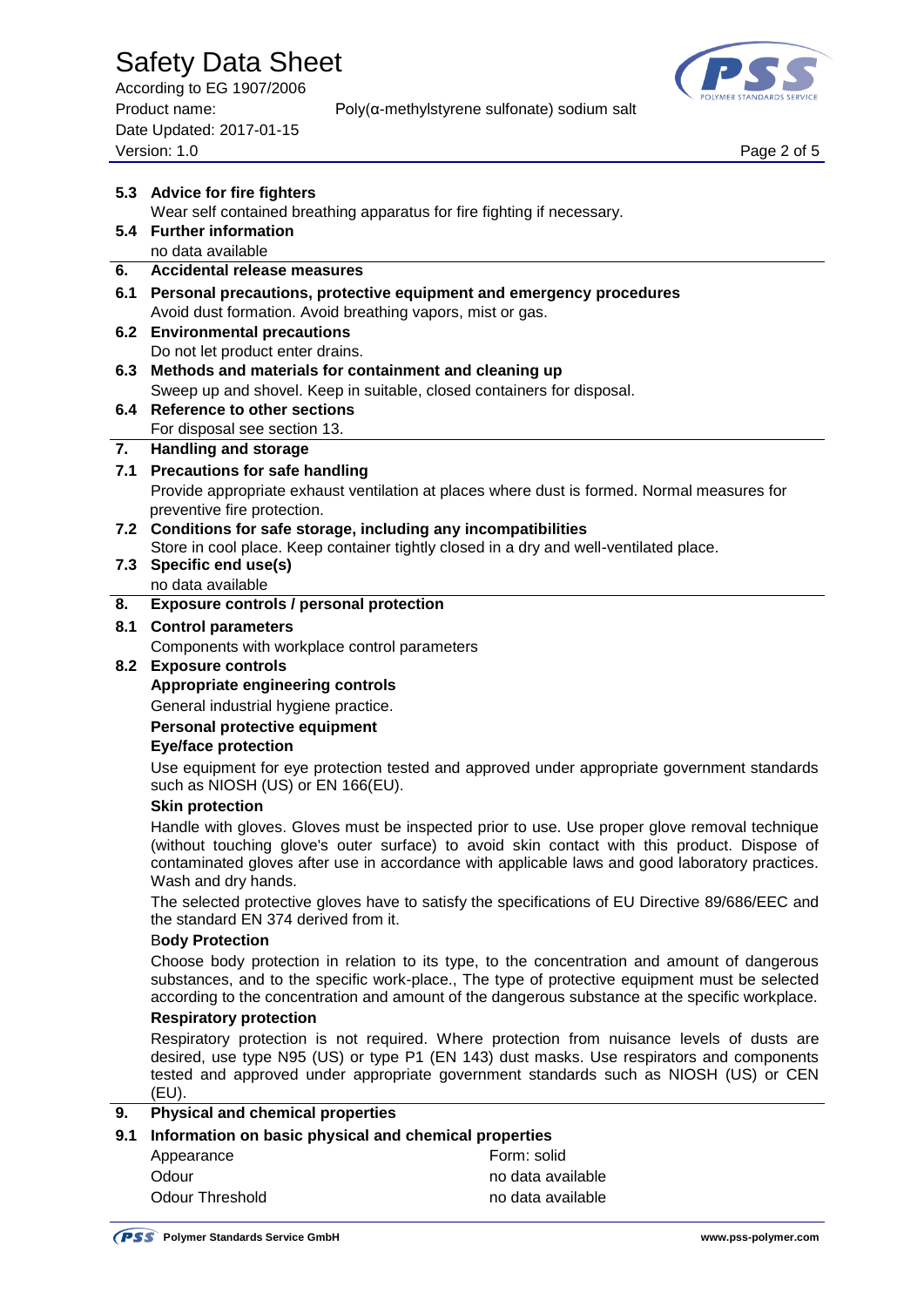According to EG 1907/2006 Product name: Poly(α-methylstyrene sulfonate) sodium salt Date Updated: 2017-01-15 Page 3 of 5<br>Version: 1.0 Page 3 of 5



|         | pH                                               | no data available |  |  |  |  |
|---------|--------------------------------------------------|-------------------|--|--|--|--|
|         | Melting point/freezing point                     | no data available |  |  |  |  |
|         | Initial boiling point and boiling range          | no data available |  |  |  |  |
|         | <b>Flash Point</b>                               | no data available |  |  |  |  |
|         | Evaporation rate                                 | no data available |  |  |  |  |
|         | Flammability                                     | no data available |  |  |  |  |
|         | Upper/lower flammability or explosive limits     | no data available |  |  |  |  |
|         | Vapour pressure                                  | no data available |  |  |  |  |
|         | Vapour density                                   | no data available |  |  |  |  |
|         | Relative density                                 | no data available |  |  |  |  |
|         | Water solubility                                 | no data available |  |  |  |  |
|         | Partition coefficient: n- Octanol/Water          | no data available |  |  |  |  |
|         |                                                  |                   |  |  |  |  |
|         | Auto ignition temperature                        | no data available |  |  |  |  |
|         | Decomposition temperature                        | no data available |  |  |  |  |
|         | Viscosity                                        | no data available |  |  |  |  |
|         | <b>Explosive properties</b>                      | no data available |  |  |  |  |
|         | Oxidizing properties                             | no data available |  |  |  |  |
| $9.2\,$ | Other safety information                         |                   |  |  |  |  |
|         | no data available                                |                   |  |  |  |  |
| 10.     | <b>Stability and reactivity</b>                  |                   |  |  |  |  |
|         | 10.1 Reactivity<br>no data available             |                   |  |  |  |  |
|         | <b>10.2 Chemical stability</b>                   |                   |  |  |  |  |
|         | no data available                                |                   |  |  |  |  |
|         | 10.3 Possibility of hazardous reactions          |                   |  |  |  |  |
|         | no data available                                |                   |  |  |  |  |
|         | <b>10.4 Conditions to avoid</b>                  |                   |  |  |  |  |
|         | no data available                                |                   |  |  |  |  |
|         | 10.5 Incompatible materials                      |                   |  |  |  |  |
|         | Strong oxidizing agents                          |                   |  |  |  |  |
|         | 10.6 Hazardous decomposition products            |                   |  |  |  |  |
|         | Other decomposition products - no data available |                   |  |  |  |  |
|         | 11. Toxicological information                    |                   |  |  |  |  |
|         | 11.1 Information on toxicological effects        |                   |  |  |  |  |
|         | <b>Acute toxicity</b>                            |                   |  |  |  |  |
|         | no data available                                |                   |  |  |  |  |
|         | <b>Skin corrosion/irritation</b>                 |                   |  |  |  |  |
|         | no data available                                |                   |  |  |  |  |
|         | Serious eye damage/eye irritation                |                   |  |  |  |  |
|         | no data available                                |                   |  |  |  |  |
|         | <b>Respiratory or skin sensitisation</b>         |                   |  |  |  |  |
|         | no data available                                |                   |  |  |  |  |
|         | Germ cell mutagenicity                           |                   |  |  |  |  |
|         | no data available                                |                   |  |  |  |  |
|         |                                                  |                   |  |  |  |  |
|         | Carcinogenicity                                  |                   |  |  |  |  |
|         |                                                  |                   |  |  |  |  |

IARC: No component of this product present at levels greater than or equal to 0.1% is identified as probable, possible or confirmed human carcinogen by IARC.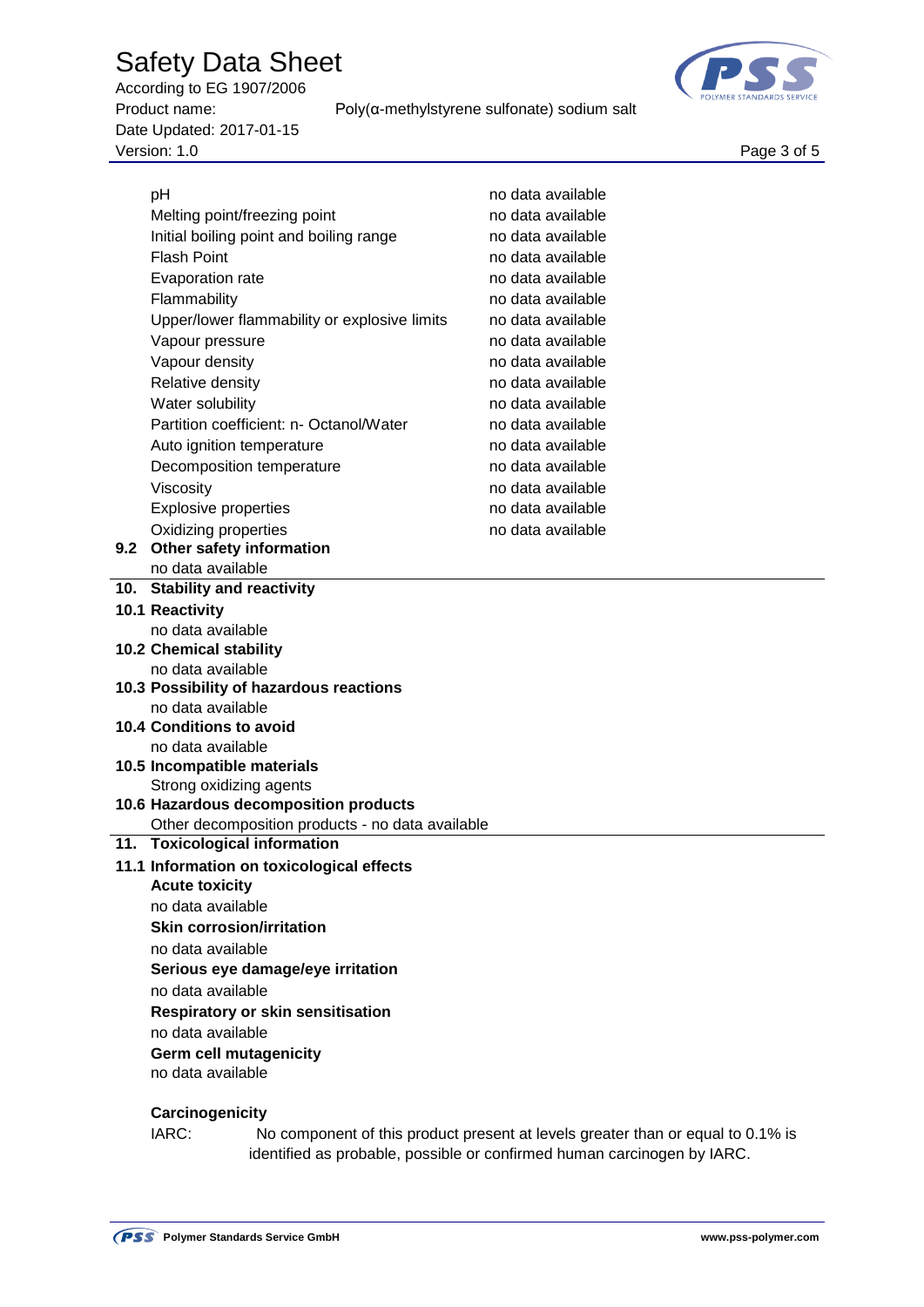According to EG 1907/2006 Date Updated: 2017-01-15 Page 4 of 5<br>Version: 1.0 Page 4 of 5



Product name: Poly(α-methylstyrene sulfonate) sodium salt

|     | <b>Reproductive toxicity</b>                     |                                                                            |          |  |  |  |
|-----|--------------------------------------------------|----------------------------------------------------------------------------|----------|--|--|--|
|     | no data available                                |                                                                            |          |  |  |  |
|     | Specific target organ toxicity - single exposure |                                                                            |          |  |  |  |
|     | no data available                                |                                                                            |          |  |  |  |
|     |                                                  | Specific target organ toxicity - repeated exposure                         |          |  |  |  |
|     | no data available                                |                                                                            |          |  |  |  |
|     | <b>Aspiration hazard</b>                         |                                                                            |          |  |  |  |
|     | no data available                                |                                                                            |          |  |  |  |
|     | <b>Potential health effects</b>                  |                                                                            |          |  |  |  |
|     | <b>Inhalation</b>                                | May be harmful if inhaled. May cause respiratory tract irritation.         |          |  |  |  |
|     | Ingestion                                        | May be harmful if swallowed.                                               |          |  |  |  |
|     | <b>Skin</b>                                      | May be harmful if absorbed through skin. May cause skin irritation.        |          |  |  |  |
|     | <b>Eyes</b>                                      | May cause eye irritation.                                                  |          |  |  |  |
|     | <b>Additional Information</b>                    |                                                                            |          |  |  |  |
|     | <b>RTECS: Not available</b>                      |                                                                            |          |  |  |  |
|     | 12. Ecological information                       |                                                                            |          |  |  |  |
|     | <b>12.1 Toxicity</b>                             |                                                                            |          |  |  |  |
|     | no data available                                |                                                                            |          |  |  |  |
|     | 12.2 Persistence and degradability               |                                                                            |          |  |  |  |
|     | no data available                                |                                                                            |          |  |  |  |
|     | 12.3 Bioaccumulative potential                   |                                                                            |          |  |  |  |
|     | no data available                                |                                                                            |          |  |  |  |
|     | 12.4 Mobility in soil                            |                                                                            |          |  |  |  |
|     | no data available                                |                                                                            |          |  |  |  |
|     | 12.5 Results of PBT and vPvB assessment          |                                                                            |          |  |  |  |
|     | no data available                                |                                                                            |          |  |  |  |
|     | 12.6 Other adverse effects                       |                                                                            |          |  |  |  |
|     | no data available                                |                                                                            |          |  |  |  |
| 13. | <b>Disposal considerations</b>                   |                                                                            |          |  |  |  |
|     | 13.1 Waste treatment methods                     |                                                                            |          |  |  |  |
|     | <b>Product</b>                                   |                                                                            |          |  |  |  |
|     |                                                  | Offer surplus and non-recyclable solutions to a licensed disposal company. |          |  |  |  |
|     | <b>Contaminated packaging</b>                    |                                                                            |          |  |  |  |
|     | Dispose of as unused product.                    |                                                                            |          |  |  |  |
|     | 14. Transport information                        |                                                                            |          |  |  |  |
|     | 14.1 UN number                                   |                                                                            |          |  |  |  |
|     | ADR/RID: -                                       | IMDG: -                                                                    | IATA: -  |  |  |  |
|     | 14.2 UN proper shipping name                     |                                                                            |          |  |  |  |
|     | ADR/RID:                                         | Not dangerous goods                                                        |          |  |  |  |
|     | IMDG:                                            | Not dangerous goods                                                        |          |  |  |  |
|     | IATA:                                            | Not dangerous goods                                                        |          |  |  |  |
|     | 14.3 Transport hazard class(es)                  |                                                                            |          |  |  |  |
|     | ADR/RID: -                                       | IMDG: -                                                                    | IATA: -  |  |  |  |
|     |                                                  |                                                                            |          |  |  |  |
|     | 14.4 Packaging group                             |                                                                            |          |  |  |  |
|     | ADR/RID: -                                       | IMDG: -                                                                    | IATA: -  |  |  |  |
|     | <b>14.5 Environmental hazards</b>                |                                                                            |          |  |  |  |
|     | ADR/RID: no                                      | IMDG Marine pollutant: no                                                  | IATA: no |  |  |  |
|     |                                                  |                                                                            |          |  |  |  |